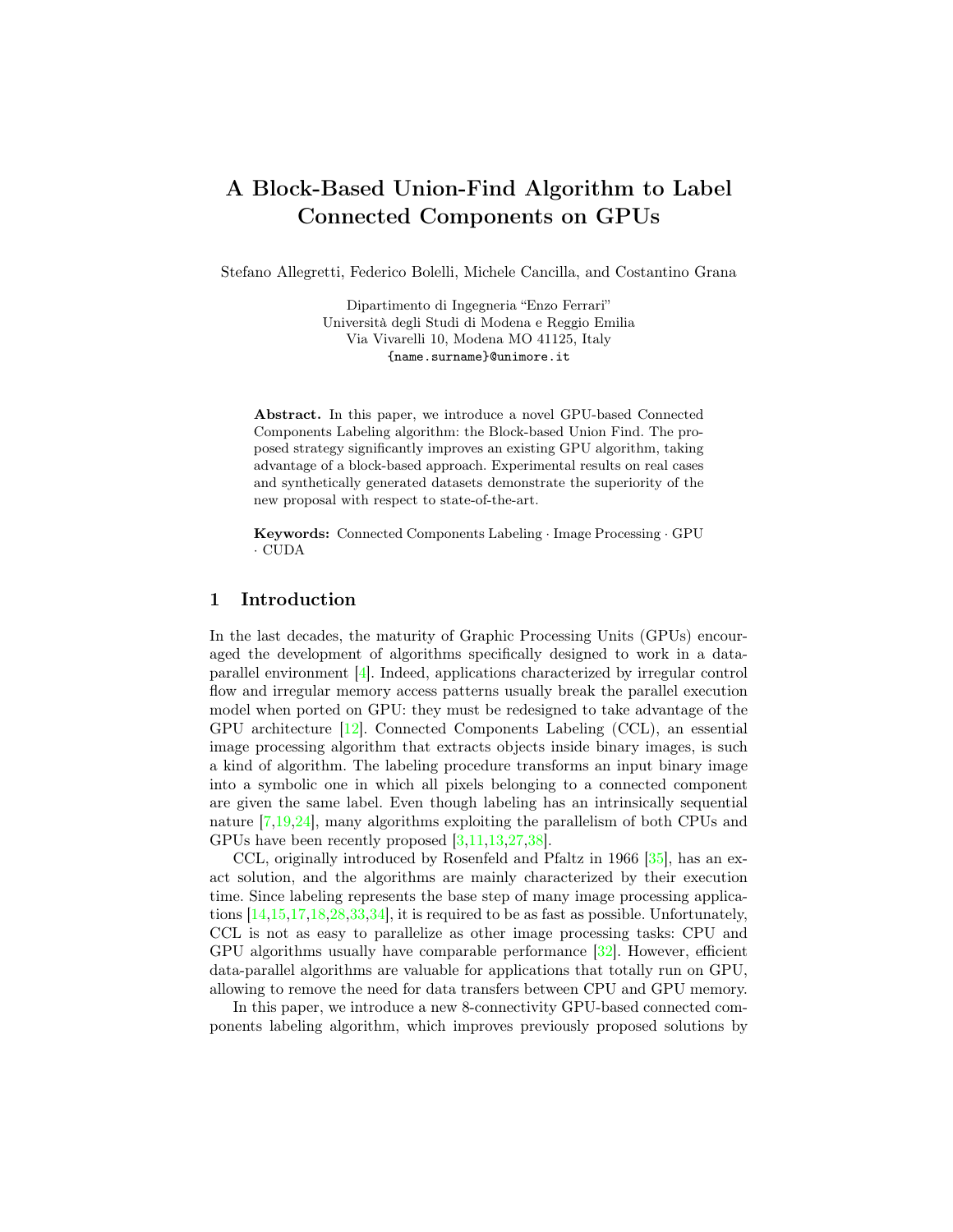#### II Stefano Allegretti et al.

taking advantage of the  $2 \times 2$  block-based approach originally presented in [\[21\]](#page-10-8) for sequential algorithms. The proposed method reduces the amount of memory accesses, significantly improving state-of-the-art performance in terms of execution time over both real case and synthetically generated datasets. The source code of our proposal is available in [\[36\]](#page-10-9).

The rest of this paper is organized as follows. In Section [2,](#page-1-0) the main contributions on parallel CCL are resumed. Section [3](#page-2-0) analyzes the Union Find algorithm, which represents the basis of our work, then Section [4](#page-3-0) details our proposal. Section [5](#page-5-0) demonstrates the effectiveness of our approach in comparison with other state-of-the-art methods, providing an exhaustive evaluation. Finally, conclusions are drawn in Section [6.](#page-8-1)

## <span id="page-1-0"></span>2 Related Work

The first work on GPU CCL dates back in 2010, when Hawick et al. [\[22\]](#page-10-10) proposed Label Equivalence (LE). LE is an iterative algorithm that propagates the minimum label through every connected component. The process is sped up by alternating the propagation phase with label equivalences resolution. In 2011, Kalentev et al. [\[26\]](#page-10-11) proposed an optimization of Label Equivalence, which we will call OLE, obtained by removing overabundant operations and memory allocations. Komura Equivalence (KE) [\[27\]](#page-10-1) was also created as an improvement over Label Equivalence, which removes the need for multiple iterations. The original algorithm employs 4-connectivity, and it has been extended to 8-connectivity in [\[2\]](#page-8-2). Zavalishin et al. [\[38\]](#page-10-2) further improved OLE, applying a block-based strategy to reduce the number of temporary labels, and memory accesses. The result is known as Block Equivalence (BE). The benefit introduced by blocks was partially lessened by an increased allocation time, caused by the need for additional data structures to record block labels and connectivity information. Union Find  $(UF)$ , by Oliveira and Lotufo [\[31\]](#page-10-12), is a parallel algorithm that employs the Union-Find data structure, commonly used to solve labels equivalences by sequential algorithms [\[10,](#page-9-10)[21,](#page-10-8)[37\]](#page-10-13).

<span id="page-1-2"></span><span id="page-1-1"></span>

Fig. 1. Neighborhood masks used by the algorithms described in the paper. UF employs the mask in  $(a)$ , where the central pixel is x. The block-based mask  $(b)$  is used by BUF instead. Central block is X.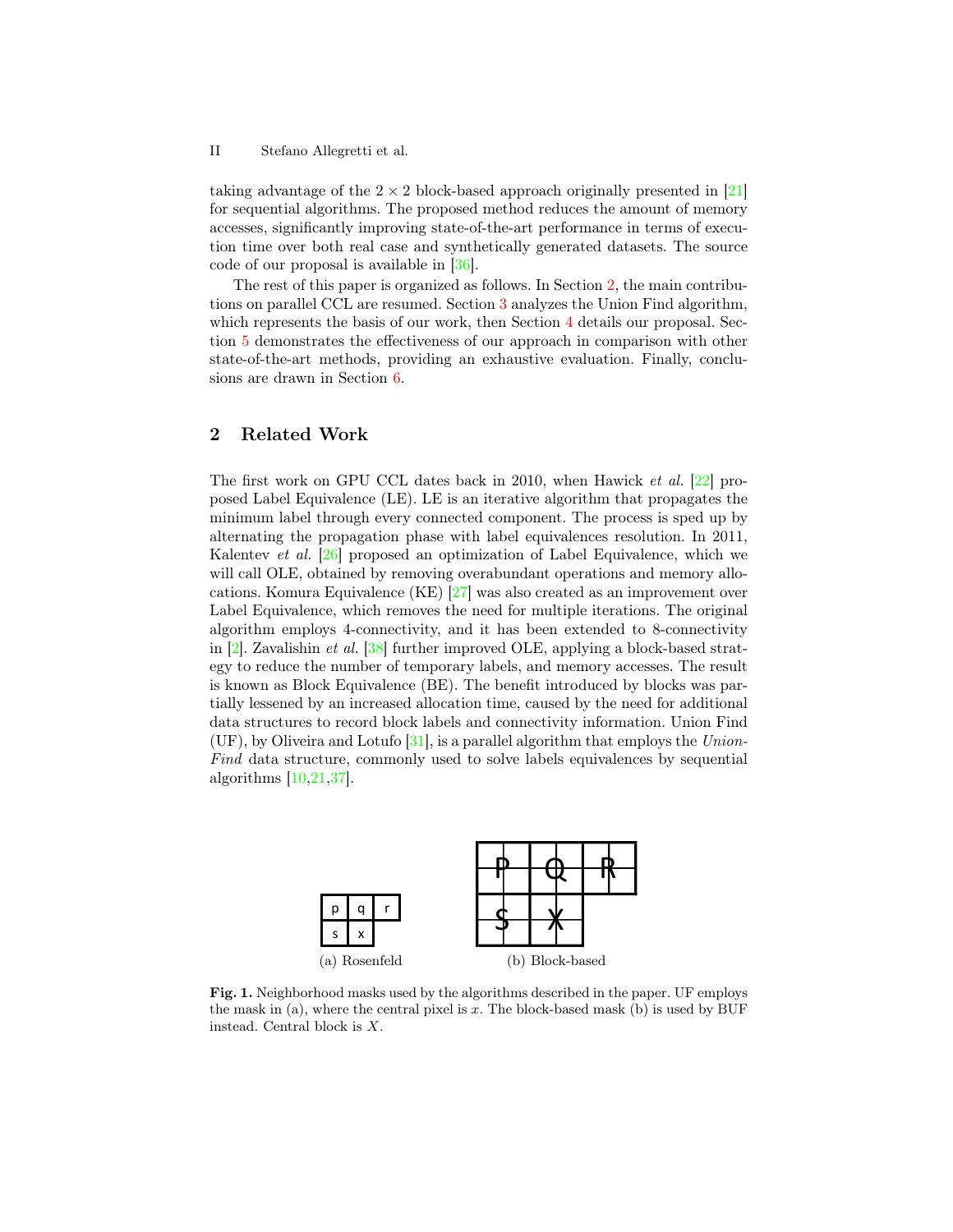#### <span id="page-2-0"></span>3 Preliminaries

The proposal of this paper is an optimization of the Union Find algorithm (UF), by Oliveira and Lotufo, which is briefly introduced in this section. UF performs a partitioning of the output image L by creating subsets of connected pixels, and merging together those belonging to the same connected component. To perform this task, it takes advantage of the Union-Find paradigm, which represents subsets as directed rooted trees and provides convenient functions to deal with them: Find that returns the root of a tree and Union that joins together two different trees.

Trees are coded in the output image L, using temporary labels: for a pixel  $p$ , with raster index  $id_p$ ,  $L(id_p) = id_f$  is the father

<span id="page-2-1"></span>Algorithm 1 Possible implementation of Union-Find. L is the Union-Find array, a and b are both array indexes and pixel identifiers.

```
1: function \text{FIND}(L, a)2: while L[a] \neq a do
 3: a \leftarrow L[a]4: return a
 5: procedure \text{UNION}(L, a, b)6: a \leftarrow \texttt{Find}(L, a)7: b \leftarrow \text{Find}(L, b)8: if a < b then
 9: L[b] \leftarrow a10: else if b < a then
11: L[a] \leftarrow b
```
node of p. A possible implementation of the Union-Find functions is reported in Algorithm [1.](#page-2-1) A description follows:

- $Find(L, a)$  consists of traversing the tree to which a belongs, starting from a up to the root node.
- $Union(L, a, b)$  first calls Find twice to get the roots of the trees containing a and b, and then sets the smaller root as the father of the other one, thus joining the two trees into a single one. The procedure used in the source code is slightly more complicated, to avoid race hazards in a parallel environment.

An example of execution of the whole algorithm is depicted in Fig. [2.](#page-3-1) The algorithm consists of three kernels: Initialization, Merge and Compression. During Initialization, single-node trees are coded in the output image  $L$ , by assigning each foreground pixel its own raster index. All background pixels are set to 0.

The aim of the Merge kernel is to build a single tree for each connected component. To achieve this goal, each thread working on a foreground pixel x joins the tree of x to those of its foreground neighbors, by means of Union procedures. Since Union is symmetric, checking the whole neighborhood is not necessary. Instead, only half of it is considered, identified by the mask depicted in Fig. [1a.](#page-1-1) The effects of Merge on Union-Find trees are shown in Fig. [2c.](#page-3-2) In this example, the thread operating on pixel 15 performs a Union between 15 and 1, and then another Union between 15 and 5.

In the Compression kernel, every Union-Find tree is flattened, by linking every node directly to the root. This process ends the connected components labeling task, because every pixel of the same connected component is given the same value.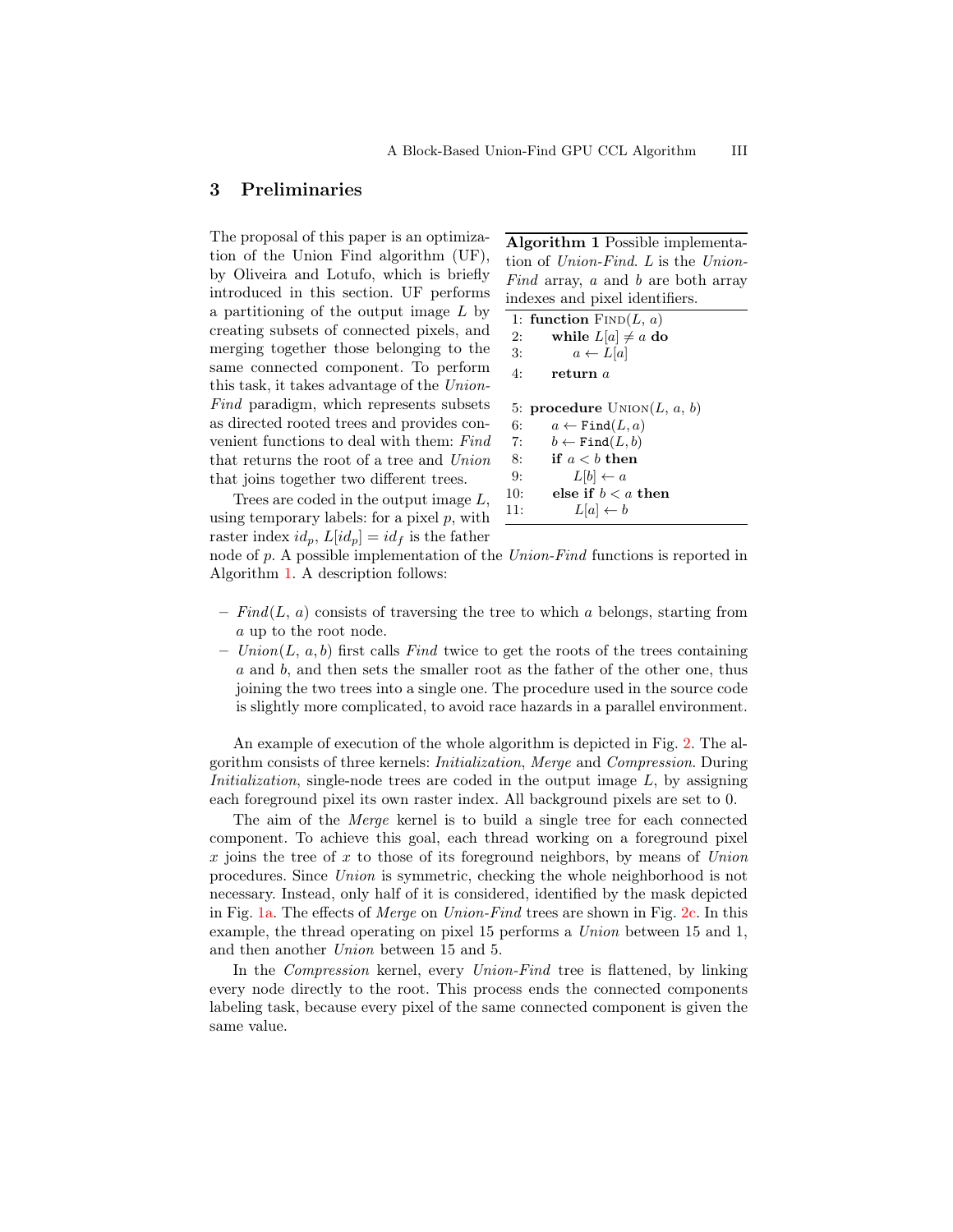<span id="page-3-3"></span><span id="page-3-2"></span>

<span id="page-3-4"></span><span id="page-3-1"></span>Fig. 2. Example of Union Find execution. [\(b\)](#page-3-3) is the expected labels image after *Initialization.* [\(c\)](#page-3-2) is a temporary result of *Merge* kernel, under the assumption that threads run in raster scan order, and the execution reached thread 15.  $(d)$  is the final labels image after the execution of the Compression kernel.

### <span id="page-3-0"></span>4 Proposed Algorithm

Grana *et al.* noticed in  $[21]$  that, in the case of a two-dimensional image and 8connectivity, all foreground pixels within  $2\times 2$  blocks always share the same label. Consequently, they designed a CCL algorithm that uses block labels instead of pixel labels throughout the process, to greatly reduce the total amount of memory accesses and speed up performance consequently.

We propose a new GPU CCL 8-connectivity algorithm, which is an optimized variation of UF obtained through the application of  $2 \times 2$  blocks. Our proposal, named Block-based Union Find (BUF), inherits the base structure of Union Find (Sec. [3\)](#page-2-0). The difference resides in the use of block labels. In fact, every thread works on a  $2 \times 2$  block, which we will refer to as the X block. The algorithm implements the same kernels as UF, plus the additional FinalLabeling, which is needed to copy block labels into pixels. Differently from the work by Zavalishin et al. [\[38\]](#page-10-2), we do not allocate memory for block labels. Instead, until the end of the algorithm, we store them directly in the output image: the label assigned to a block is stored in its top-left pixel, whose raster index is also used as the block id.

The first kernel of the algorithm, *Initialization*, creates the starting *Union*-Find trees. At the beginning, one separate tree is built for each block  $X$ , by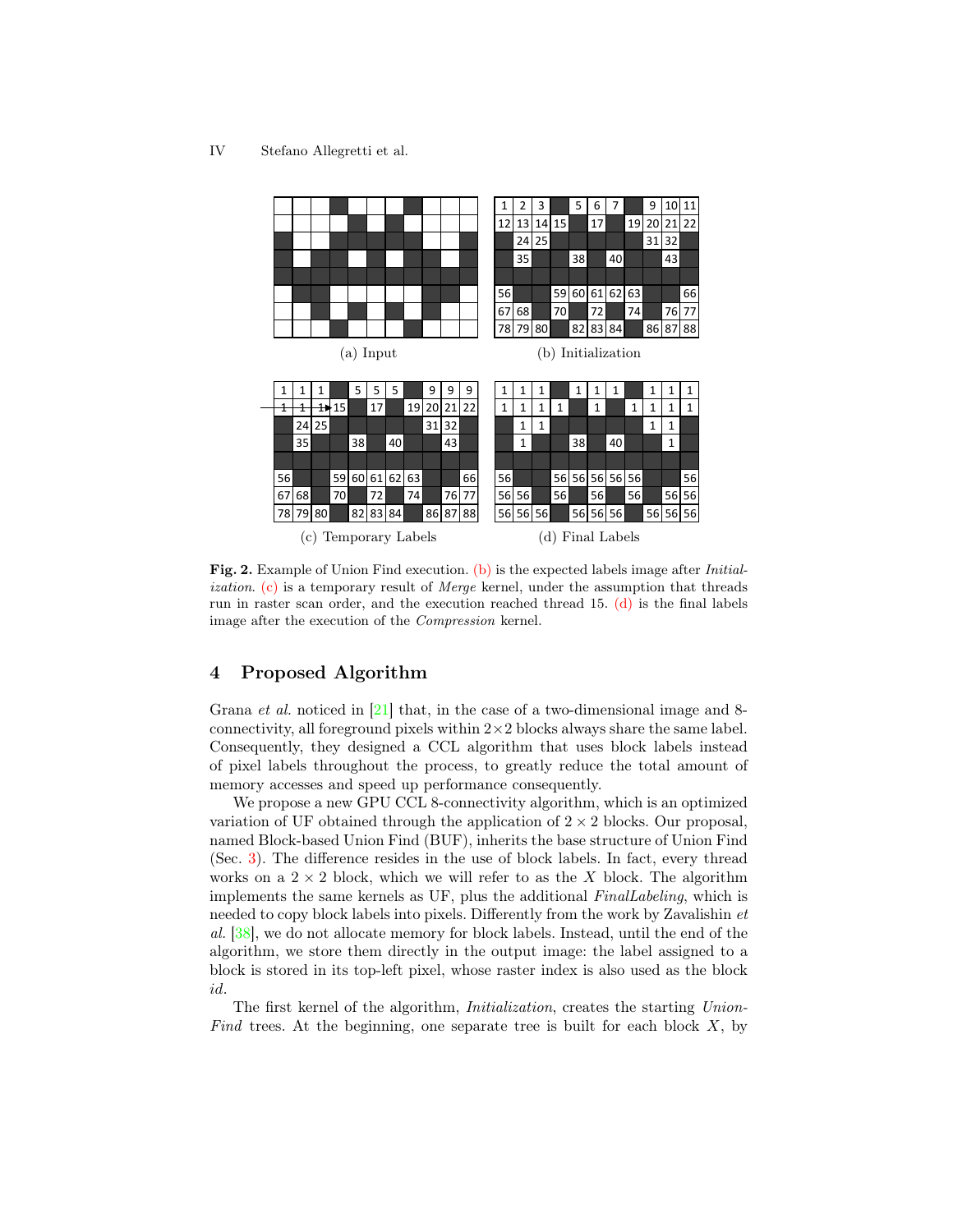<span id="page-4-0"></span>Algorithm 2 Block-based Union Find Merge kernel. I and L are input and output images, linearly stored in memory. A padding can be added at the end of rows for alignment purpose, so *step* stores their total size in memory. A thread is identified by  $(t_x, t_y) \in \mathcal{N}^2$ , with  $t_x \in [0, \lceil \cos(2) \rceil]$  and  $t_y \in [0, \lceil \cos(2) \rceil]$ .

|     | 1: kernel MERGE(I, step <sub>I</sub> , L, step <sub>L</sub> ) |
|-----|---------------------------------------------------------------|
| 2:  | $x_I \leftarrow 2 \times t_y \times step_I + t_x \times 2$    |
| 3:  | $x_L \leftarrow 2 \times t_u \times step_L + t_x \times 2$    |
| 4:  | $BS \leftarrow 0$                                             |
| 5:  | if $I[x_I] = 1$ then $\beta S = 0x777$                        |
| 6:  | if $I[x_I + 1] = 1$ then $BS = (0x777 < 1)$                   |
| 7:  | if $I[x_I + step_I] = 1$ then $BS = (0x777 < 4)$              |
| 8:  | if $BS > 0$ then                                              |
| 9:  | if HasBit( $\mathcal{BS}, 0$ ) and $I[x_I - step_I - 1]$ then |
| 10: | $\text{Union}(L, x_L, x_L - 2 \times step_L - 2)$             |
| 11: | if (HasBit( $\beta S$ , 1) and $I[x_I - step_I]$ ) or         |
| 12: | (HasBit( $\beta S$ , 2) and $I[x_I - step_I + 1]$ ) then      |
| 13: | $\mathtt{Union}(L, x_L, x_L - 2 \times step_L)$               |
| 14: | if HasBit( $\mathcal{BS}, 3$ ) and $I[x_I - step_I + 2]$ then |
| 15: | $\text{Union}(L, x_L, x_L - 2 \times step_L + 2)$             |
| 16: | if (HasBit( $\beta S$ , 4) and $I[x_I - 1]$ or                |
| 17: | (HasBit( $\beta S$ , 8) and $I[x_I + step_I - 1]$ ) then      |
| 18: | Union $(L, x_L, x_L - 2)$                                     |
|     |                                                               |

performing  $L(id_X) \leftarrow id_X$ . Then, the Merge kernel joins the trees of connected blocks, as illustrated in Algorithm [2.](#page-4-0) The block neighborhood mask, which contains half the neighborhood, is depicted in Fig. [1b.](#page-1-2) Since blocks connections are determined by lower level pixel connections, for every neighbor block of the mask we must check whether some of its pixels are connected to some internal pixels of block X. A naive approach, which just checks each adjacent block one by one, would require multiple readings of internal pixels. So, it is better to find a more efficient way. We adopted a strategy based on the work by Zavalishin et al. [\[38\]](#page-10-2), which involves a preliminary scan of pixels inside the block: for each foreground one, its external neighbors are added to a set of pixels that will be checked subsequently. The aforementioned set of pixels is represented as a bitset that contains a bit for each pixel in a  $4 \times 4$  square that encloses the X block, as reported in Fig. [4.](#page-5-1) Initially, every bit is set to 0. When an internal pixel  $a$ is read and recognized as foreground, each external pixel  $e$  neighbor to  $a$  must have its corresponding bit set to 1. To conveniently achieve this goal, the whole  $3 \times 3$  square centered on a is set accordingly, by means of a bitmask (Fig. [4b\)](#page-5-2). Bitmask  $0x777$  is required to set neighbors of the top-left pixel inside block X. The bitmasks of other pixels can be obtained in the following way: if the pixel is in the right column of the block, 0x777 is shifted one bit left. If the pixel is in the bottom row, the bitmask is shifted four bits left. The bottom-right pixel of X is never responsible for connections between blocks inside the mask, so it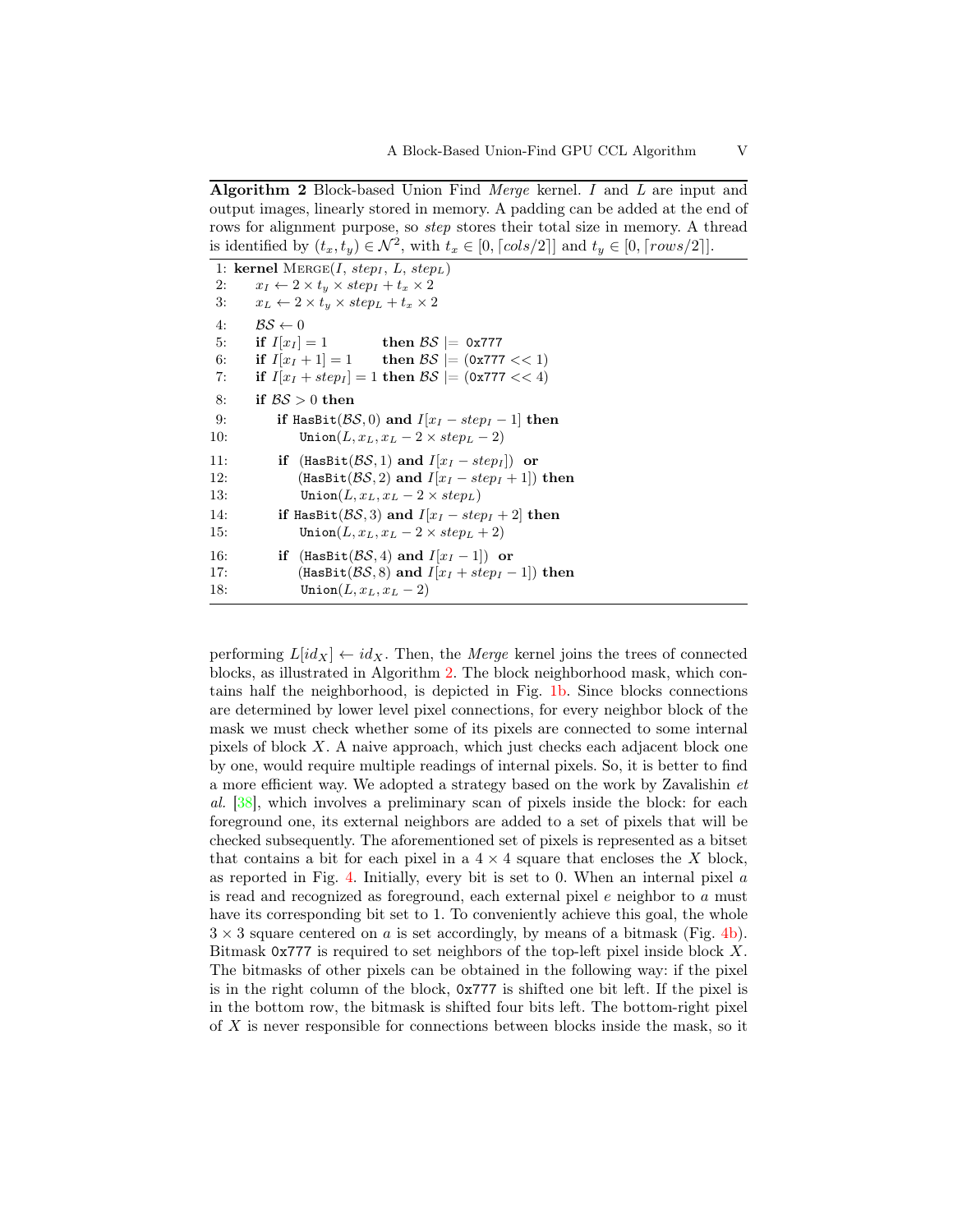<span id="page-5-3"></span>

<span id="page-5-5"></span><span id="page-5-4"></span>Fig. 3. Example of Block-based Union Find execution. [\(a\)](#page-5-3) are the labels after Initialization. Every block has its own label, equal to the raster index of its top-left pixel. [\(b\)](#page-5-4) are final block labels, after Compression. Blocks in the same connected component shares the same label, and the only remaining thing to do is to copy block labels into internal foreground pixels.

is never used. To find out which neighbor blocks are connected to  $X$ , the Merge kernel must then check which pixels of the bitset are set, and read their values. A Union is performed between  $X$  and connected blocks, as it happens for single pixels in UF.

The BUF Compression kernel then performs the flattening of Union-Find trees, by linking each block directly to the result of the Find. The effects of Merge and Compression on an input image are depicted in Fig. [3.](#page-5-5) Eventually, FinalLabeling copies the label of each block into its internal foreground pixels, thus producing the final output.

#### <span id="page-5-0"></span>5 Comparative Evaluation

The proposed strategy is evaluated by comparing its performance with state-ofthe-art algorithms. Experimental results reported and discussed in this Section are obtained running the YACCLAB benchmark [\[10,](#page-9-10)[20\]](#page-10-14) on an Intel Core i7-

<span id="page-5-2"></span>

<span id="page-5-1"></span>Fig. 4. (a) shows how pixels in a  $4 \times 4$  square centered on the X block are numerated. These numbers correspond to the pixel position in the associated bitset. Bits 0, 1, 2, 3, 4, and 8 are used to record whether the corresponding pixel is to be checked for determining blocks connectivity or not. The other bits are stored for convenience. (b) depicts the  $3\times3$  bitmask (0x777) corresponding to the neighbors of the top-left internal pixel.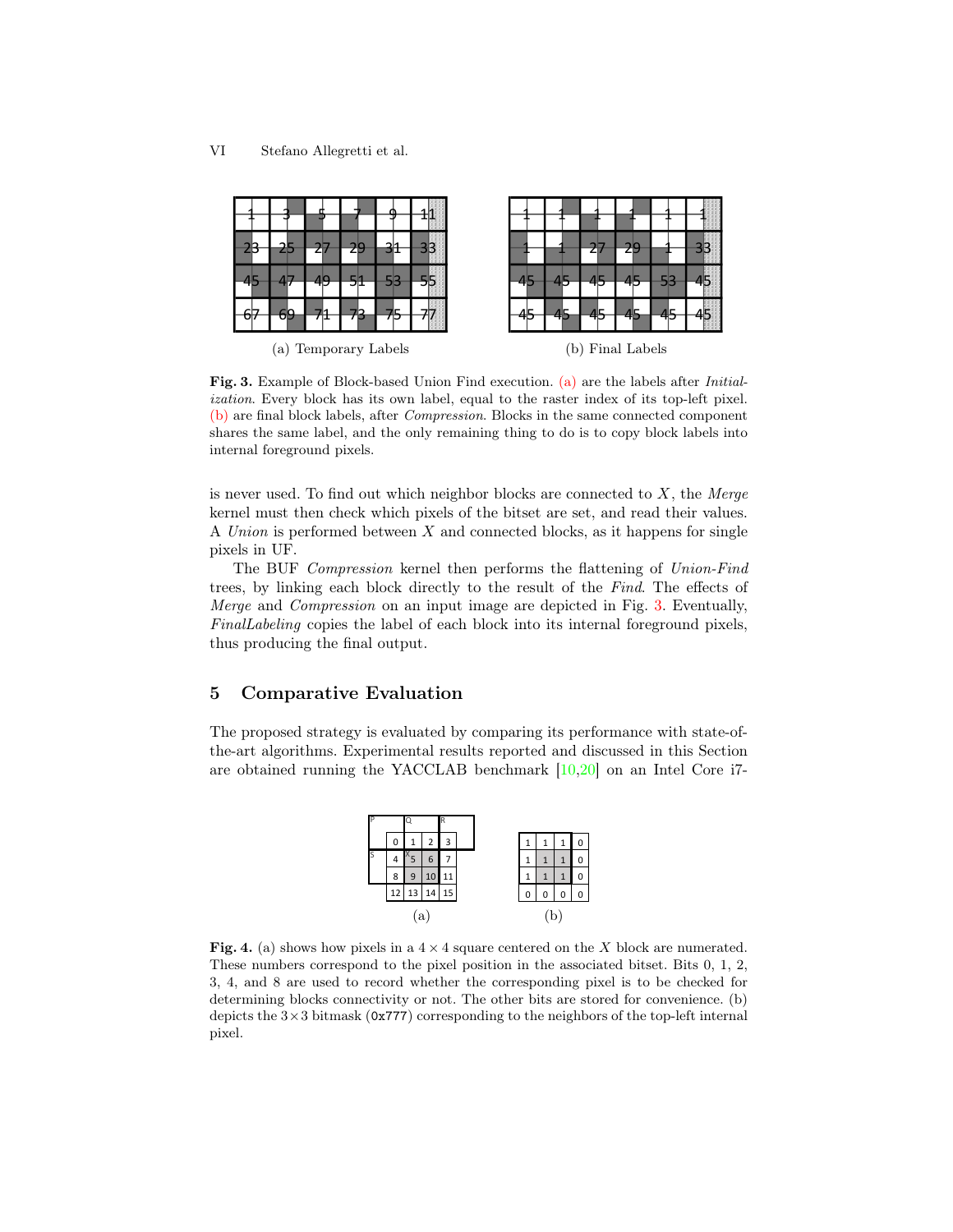<span id="page-6-0"></span>Table 1. Average run-time results in ms obtained under Windows (64 bit) OS with MSVC 19.15.26730 and NVCC V10.0.130 compilers using a Quadro K2200 NVIDIA GPU. The bold values represent the best performing CCL algorithm on a given dataset. Our proposals are identified with  $*$ .

|                                                 |               | 3DPeS Fingerprints Medical MIRflickr Tobacco800 XDOCS |       |       |       |        |
|-------------------------------------------------|---------------|-------------------------------------------------------|-------|-------|-------|--------|
|                                                 | $BUF^*$ 0.512 | 0.441                                                 | 1.313 | 0.495 | 3.268 | 12.088 |
|                                                 |               | 1.164                                                 | 2.730 | 1.165 | 5.966 | 20.278 |
| BE [38] 1.517<br>UF [31] 0.594                  |               | 0.529                                                 | 2.040 | 0.659 | 4.304 | 17.316 |
| OLE $\begin{bmatrix} 26 \\ 1.211 \end{bmatrix}$ |               | 1.128                                                 | 3.013 | 1.281 | 8.173 | 35.242 |
| $KE$ [2] 0.568                                  |               | 0.481                                                 | 1.622 | 0.526 | 3.978 | 15.432 |

4770 CPU (with  $4\times32$  KB L1 cache,  $4\times256$  KB L2 cache, and 8 MB of L3 cache), and using a Quadro K2200 NVIDIA GPU with Maxwell architecture, 640 CUDA cores and 4 GB of memory. All the compared algorithms have been implemented using CUDA 10.0 and compiled for x64 architectures, employing MSVC 19.15.26730 and NVCC V10.0.130 compilers with optimizations enabled. The benchmark provides a set of datasets covering real case scenarios for CCL, among which we selected the most significant ones:  $MIRflickr$  [\[25\]](#page-10-15), Medical [\[16\]](#page-9-11), Tobacco800 [\[1](#page-8-3)[,29\]](#page-10-16), XDOCS [\[6,](#page-9-12)[8](#page-9-13)[,9\]](#page-9-14), Fingerprints [\[30\]](#page-10-17), and 3DPeS [\[5\]](#page-9-15). A complete description of these datasets can be found in [\[10\]](#page-9-10). The first experiment carried out is the comparison between algorithms in terms of average execution time over real datasets (Table [1\)](#page-6-0). Our proposal outperforms state-of-the-art on all test collections. The speed-up between BUF and KE, the best among competitors, varies from 1.1 (*MIRflickr*) to 1.3 (*XDOCS*).

To better investigate the algorithms behavior, Fig. [5](#page-7-0) is also reported, where bar charts report separately the time needed for allocating data structures and the time required by the labeling procedure. The allocation time is the same for each strategy, but for BE. Indeed, all the algorithms must only allocate memory for the output image. BE always requires a higher allocation time, since it relies on additional matrices to store equivalences between blocks and their labels. Obviously, this additional time is data dependent. We can notice that OLE always has the highest execution time. The main drawback of the algorithm is its iterative nature, which is inherited by its block-based variation, BE. In fact, the benefits introduced by blocks allow BE to only have comparable performance to UF, which employs a direct, non iterative approach. Moreover, BE is partially hindered by its increased allocation time.

With our approach, we greatly improve the performance of UF. In fact, the use of block labels allows to divide by four the initial number of Union-Find trees. Consequently, the amount of Union operations required to merge trees in the same connected component drastically decreases, and the lessened average depth of trees allows to simplify Find calls. Besides, BUF, while benefiting from the advantages of blocks, avoids the main flaw of BE, namely the allocation of additional memory.

Following a common approach in literature  $[21,23,37]$  $[21,23,37]$  $[21,23,37]$ , additional tests have been performed on images with increasing foreground density, in order to high-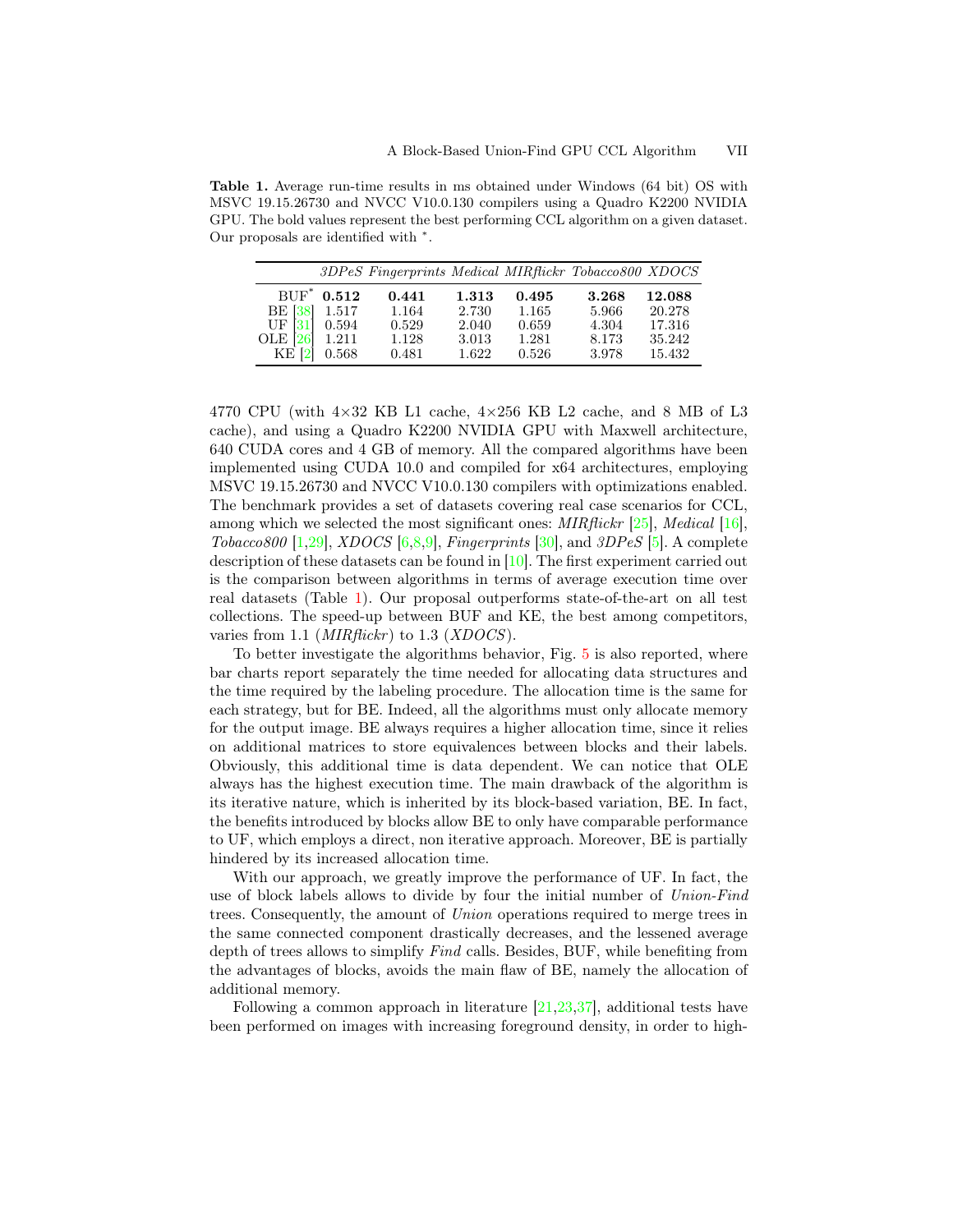

<span id="page-7-0"></span>Fig. 5. Average run-time results with steps in ms. Lower is better.

light strengths and weaknesses of the algorithms (Fig.  $6$ ). OLE has an increasing trend in the execution time up to 40% of foreground density, and then a decreasing one after this value. Indeed, the number of iterations required by the labeling procedure reaches the highest value when foreground density is about 40%. BE has a similar behavior, albeit with better performance. The execution time of UF grows with foreground density. The reason is that each pixel thread has to perform one Union for each connected neighbor, and the number of those pixels depends on image density. BUF has a similar trend to UF, since it inherits its basic behavior. The adoption of a block-based approach, anyway, allows to decrease the amount of operations, drastically reducing the total execution time. At 80% density and above, the high number ot Union operations makes BUF slower than BE. Anyway, such density values are rather uncommon in real cases.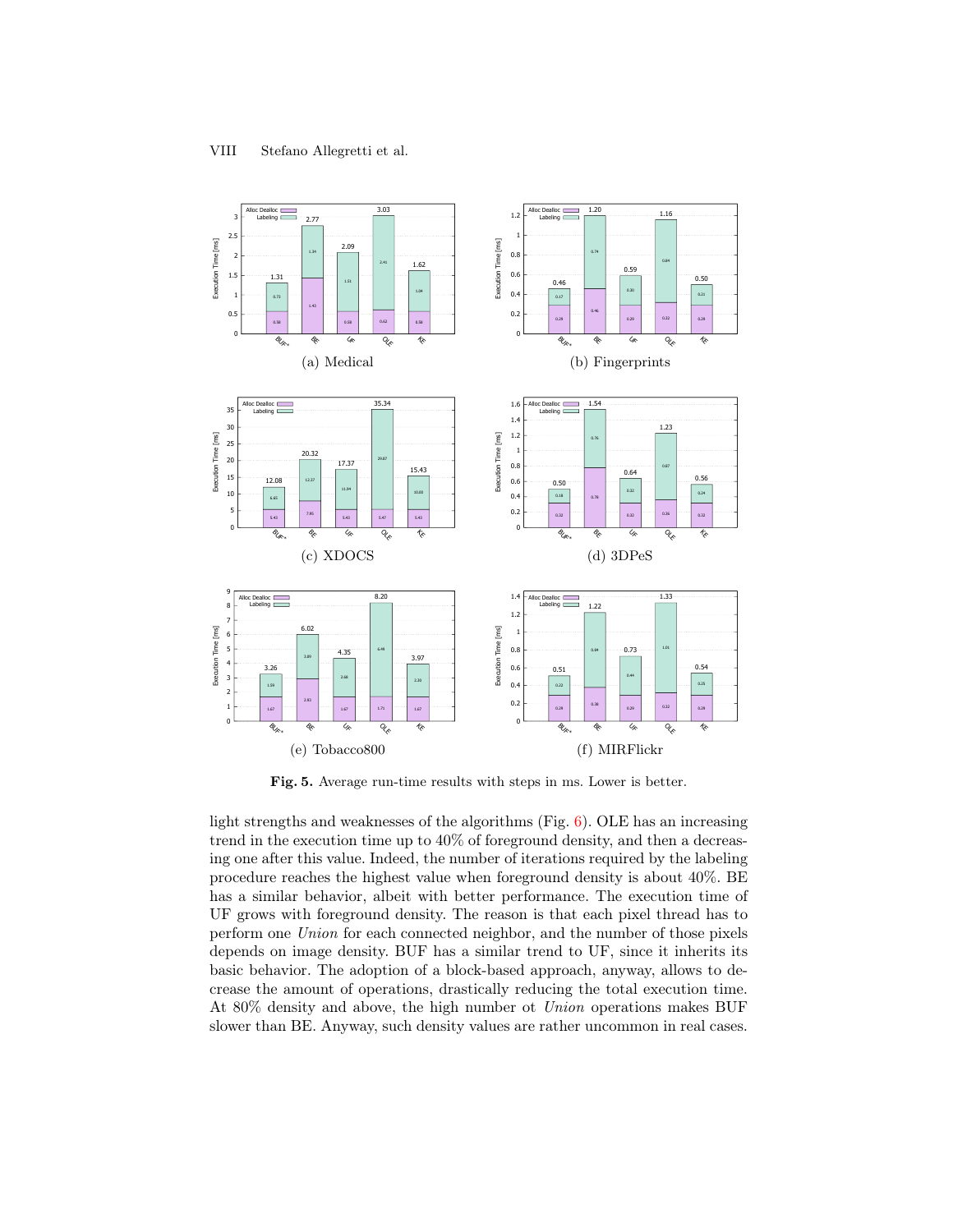

<span id="page-8-4"></span>Fig. 6. Granularity results in ms on images at various densities. Lower is better.

#### <span id="page-8-1"></span>6 Conclusion

In this paper, the problem of GPU-based Connected Components Labeling in binary images has been addressed. A new algorithm has been proposed, Blockbased Union Find, which was obtained by combining an existing strategy with a block-based approach. This allows to considerably lessen the number of memory accesses and consequently reduce execution time. Experimental tests on a wide selection of real case datasets, covering most of the fields where CCL is commonly used, confirm that our proposal represents the state-of-the-art for GPU-based Connected Components Labeling.

### References

- <span id="page-8-3"></span>1. Agam, G., Argamon, S., Frieder, O., Grossman, D., Lewis, D.: The Complex Document Image Processing (CDIP) Test Collection Project. Illinois Institute of Technology (2006)
- <span id="page-8-2"></span>2. Allegretti, S., Bolelli, F., Cancilla, M., Grana, C.: Optimizing GPU-Based Connected Components Labeling Algorithms. In: Third IEEE International Conference on Image Processing, Applications and Systems (IPAS). pp. 175–180. IEEE (2018)
- <span id="page-8-0"></span>3. Allegretti, S., Bolelli, F., Cancilla, M., Pollastri, F., Canalini, L., Grana, C.: How does Connected Components Labeling with Decision Trees perform on GPUs? In: 18th International Conference on Computer Analysis of Images and Patterns (CAIP). Springer (2019)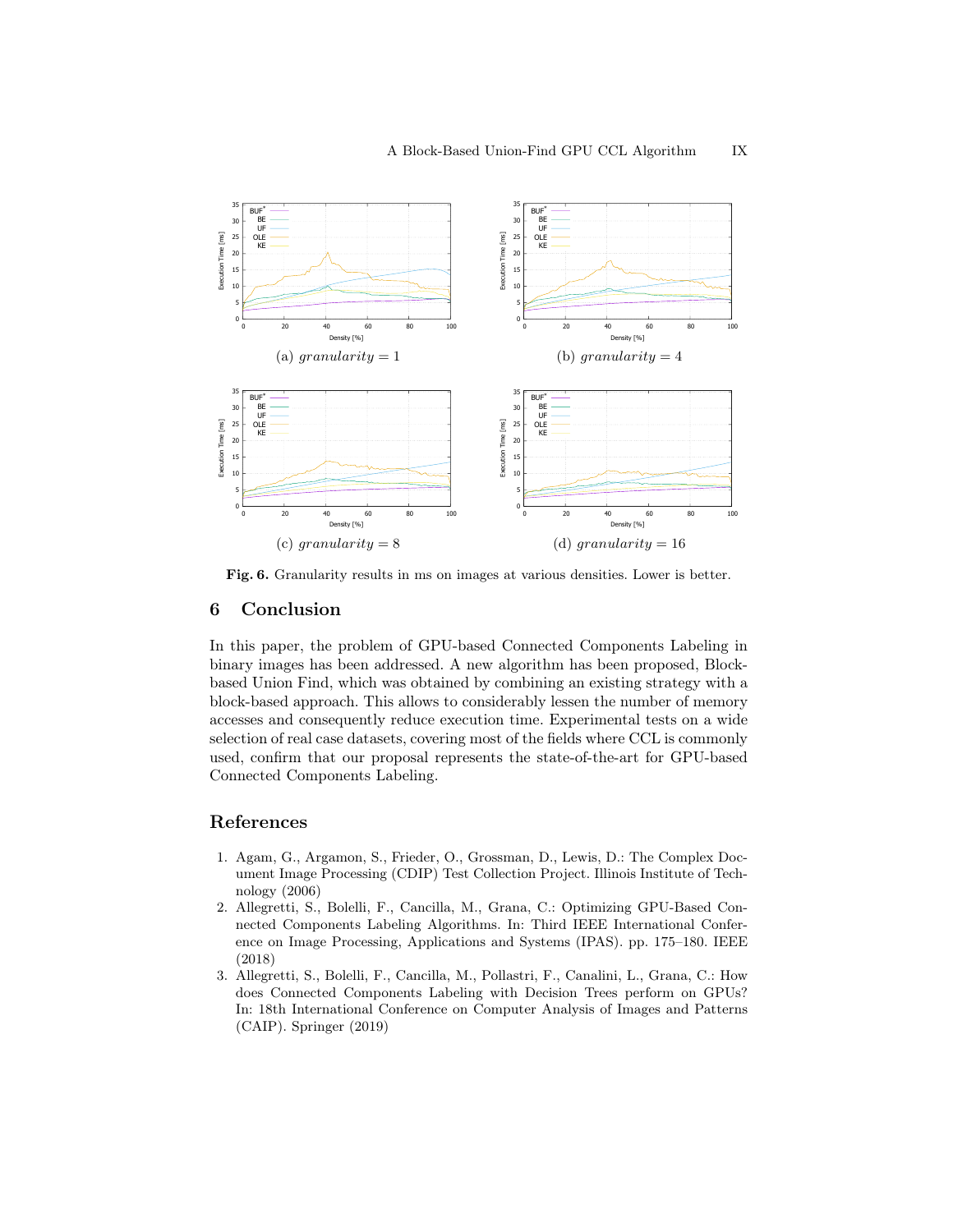- X Stefano Allegretti et al.
- <span id="page-9-0"></span>4. Andrecut, M.: Parallel GPU Implementation of Iterative PCA Algorithms. Journal of Computational Biology 16(11), 1593–1599 (2009)
- <span id="page-9-15"></span>5. Baltieri, D., Vezzani, R., Cucchiara, R.: 3DPeS: 3D People Dataset for Surveillance and Forensics. In: Proceedings of the 2011 joint ACM workshop on Human gesture and behavior understanding. pp. 59–64. ACM (2011)
- <span id="page-9-12"></span>6. Bolelli, F.: Indexing of Historical Document Images: Ad Hoc Dewarping Technique for Handwritten Text. In: Italian Research Conference on Digital Libraries (IR-CDL). pp. 45–55. Springer (2017)
- <span id="page-9-2"></span>7. Bolelli, F., Baraldi, L., Cancilla, M., Grana, C.: Connected Components Labeling on DRAGs. In: International Conference on Pattern Recognition (ICPR). pp. 121– 126. IEEE (2018)
- <span id="page-9-13"></span>8. Bolelli, F., Borghi, G., Grana, C.: Historical Handwritten Text Images Word Spotting Through Sliding Window Hog Features. In: 19th International Conference on Image Analysis and Processing (ICIAP). pp. 729–738. Springer (2017)
- <span id="page-9-14"></span>9. Bolelli, F., Borghi, G., Grana, C.: XDOCS: An Application to Index Historical Documents. In: Italian Research Conference on Digital Libraries (IRCDL). pp. 151–162. Springer (2018)
- <span id="page-9-10"></span>10. Bolelli, F., Cancilla, M., Baraldi, L., Grana, C.: Toward reliable experiments on the performance of Connected Components Labeling algorithms. Journal of Real-Time Image Processing pp. 1–16 (2018)
- <span id="page-9-4"></span>11. Bolelli, F., Cancilla, M., Grana, C.: Two More Strategies to Speed Up Connected Components Labeling Algorithms. In: International Conference on Image Analysis and Processing (ICIAP). pp. 48–58. Springer (2017)
- <span id="page-9-1"></span>12. Brunie, N., Collange, S., Diamos, G.: Simultaneous Branch and Warp Interweaving for Sustained GPU Performance. In: 39th Annual International Symposium on Computer Architecture (ISCA). pp. 49–60 (2012)
- <span id="page-9-5"></span>13. Cabaret, L., Lacassagne, L., Etiemble, D.: Distanceless Label Propagation: an Efficient Direct Connected Component Labeling Algorithm for GPUs. In: Seventh International Conference on Image Processing Theory, Tools and Applications (IPTA). pp. 1–6. IEEE (2017)
- <span id="page-9-6"></span>14. Canalini, L., Pollastri, F., Bolelli, F., Cancilla, M., Allegretti, S., Grana, C.: Skin Lesion Segmentation Ensemble with Diverse Training Strategies. In: 18th International Conference on Computer Analysis of Images and Patterns (CAIP). Springer (2019)
- <span id="page-9-7"></span>15. Cucchiara, R., Grana, C., Prati, A., Vezzani, R.: Computer vision techniques for PDA accessibility of in-house video surveillance. In: First ACM SIGMM international workshop on Video surveillance. pp. 87–97. ACM (2003)
- <span id="page-9-11"></span>16. Dong, F., Irshad, H., Oh, E.Y., et al.: Computational Pathology to Discriminate Benign from Malignant Intraductal Proliferations of the Breast. PloS one 9(12), e114885 (2014)
- <span id="page-9-8"></span>17. Dubois, A., Charpillet, F.: Tracking Mobile Objects with Several Kinects using HMMs and Component Labelling. In: Workshop Assistance and Service Robotics in a human environment, International Conference on Intelligent Robots and Systems. pp. 7–13 (2012)
- <span id="page-9-9"></span>18. Eklund, A., Dufort, P., Villani, M., LaConte, S.: BROCCOLI: Software for fast fMRI analysis on many-core CPUs and GPUs. Frontiers in neuroinformatics 8, 24 (2014)
- <span id="page-9-3"></span>19. Grana, C., Baraldi, L., Bolelli, F.: Optimized Connected Components Labeling with Pixel Prediction. In: Advanced Concepts for Intelligent Vision Systems (ACIVS). pp. 431–440. Springer (2016)